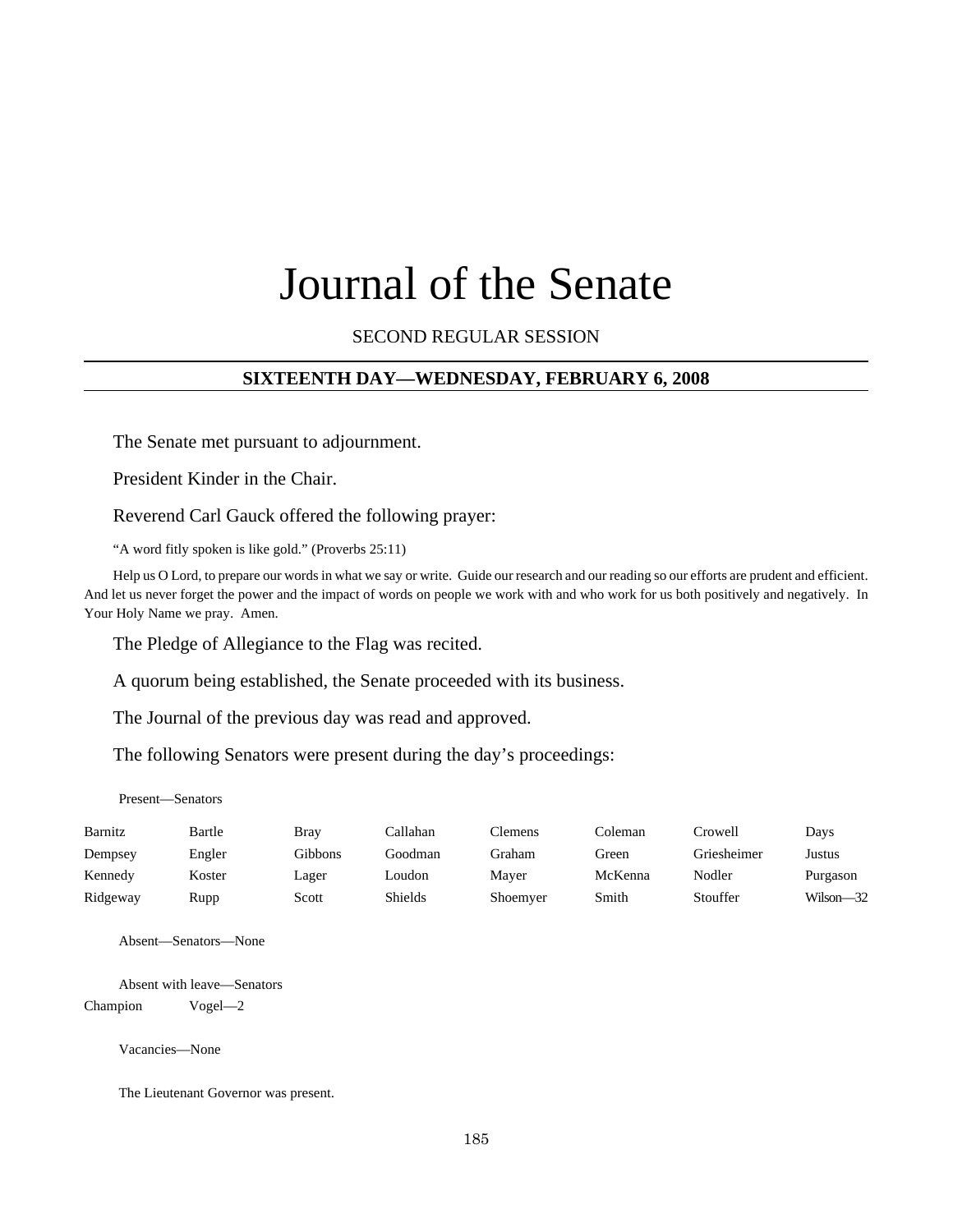## **CONCURRENT RESOLUTIONS**

#### Senator Bray offered the following concurrent resolution:

#### SENATE CONCURRENT RESOLUTION NO. 30

Relating to the ratification of the Equal Rights Amendment to the United States Constitution.

WHEREAS, three years after women won the right to vote, the Equal Rights Amendment to the United States Constitution, authored by Alice Paul, head of the National Women's Party, was introduced in Congress by Senator Curtis and Representative Anthony, both Republicans; and

WHEREAS, the Equal Rights Amendment to the United States Constitution passed the United States Senate and then the United States House of Representatives, and on March 22, 1972, the proposed Amendment to the United States Constitution was sent to the states for ratification; and

WHEREAS, the Equal Rights Amendment to the United States Constitution states:

"Section 1. Equality of rights under the law shall not be denied or abridged by the United States or by any state on account of sex.

Section 2. The Congress shall have the power to enforce, by appropriate legislation, the provisions of this article.

Section 3. This amendment shall take effect two years after the date of ratification."; and

WHEREAS, Congress placed a deadline of June 30, 1982, on the ratification process and thirty-five states ratified the proposed Amendment before the deadline; and

WHEREAS, Congress may not have the constitutional authority to place a deadline on the ratification process; and

WHEREAS, Article V of the United States Constitution allows the General Assembly of the State of Missouri to ratify this proposed Amendment to the Constitution of the United States; and

WHEREAS, the General Assembly of the State of Missouri finds that the proposed Amendment is meaningful and needed as part of the United States Constitution and that the present political, social and economic conditions are the same as or are even more demanding today than they were when the proposed Amendment was first submitted for adoption:

NOW, THEREFORE, BE IT RESOLVED by the members of the Missouri Senate, Ninety-Fourth General Assembly, Second Regular Session, the House of Representatives concurring therein, that the Equal Rights Amendment to the United States Constitution is hereby ratified; and

BE IT FURTHER RESOLVED that the Secretary of the Senate be instructed to prepare a properly inscribed copy of this resolution for the Archivist of the United States, Washington, D.C.; the Vice President of the United States; the Speaker of the United States House of Representatives; and each member of the Missouri Congressional Delegation with request that it be printed in the Congressional Record.

Read 1st time.

# **INTRODUCTION OF BILLS**

The following Bills were read the 1st time and ordered printed:

**SB 1089**–By Justus.

An Act to amend chapter 94, RSMo, by adding thereto one new section relating to the imposition of a transient guest tax by certain cities.

**SB 1090**–By Bray.

An Act to repeal sections 375.001, 375.002, 375.003, 375.004, 379.810, 379.815, 379.820, 379.825, 379.830, 379.840, 379.845, 379.850, 379.855, 379.860, 379.865, 379.870, 379.875, and 379.880, RSMo, and to enact in lieu thereof eighteen new sections relating to residential property insurance.

**SB 1091**–By Bray, Days, Barnitz, Engler and McKenna.

An Act to amend chapter 389, RSMo, by adding thereto one new section relating to providing certain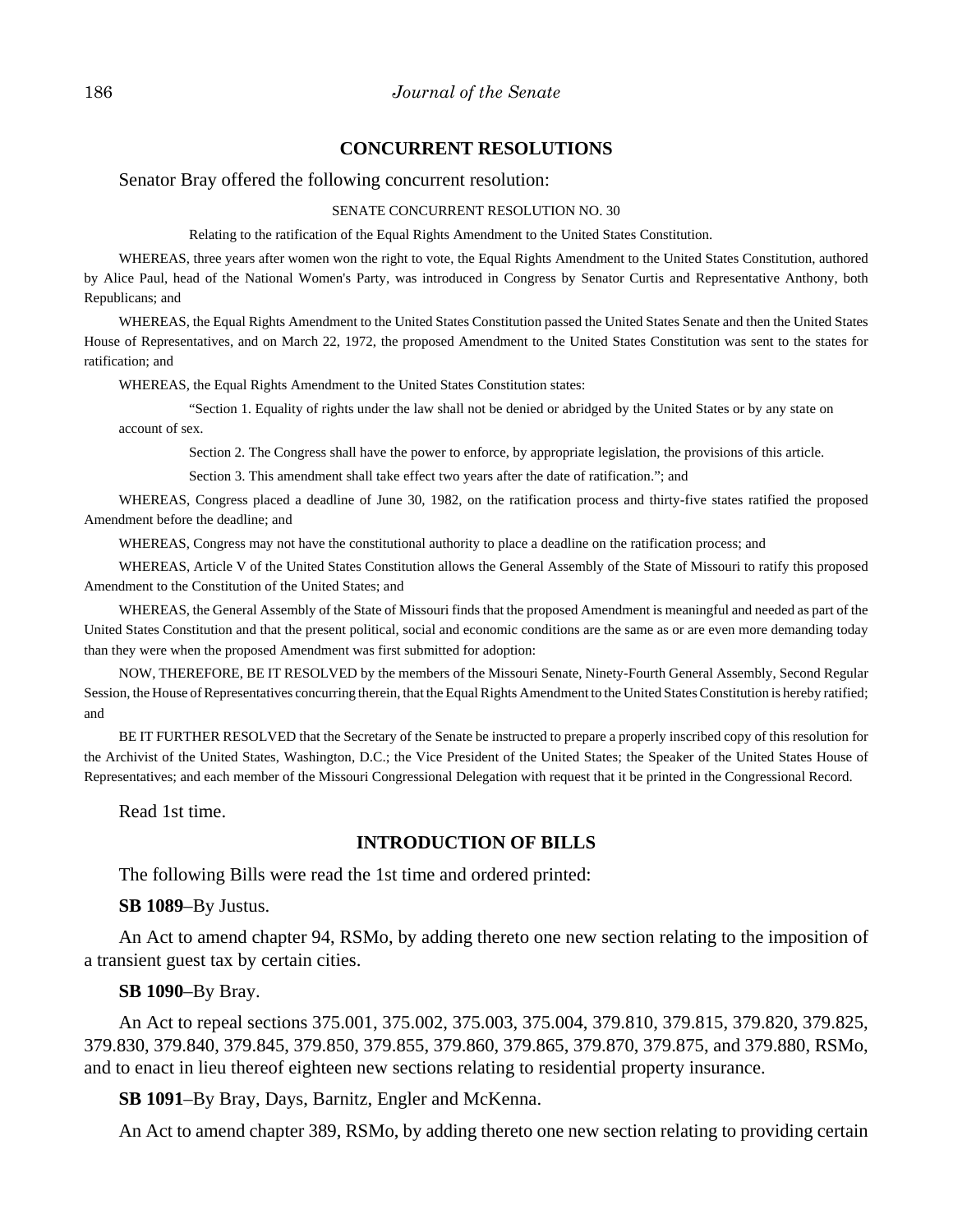counseling services to railroad employees, with penalty provisions.

**SB 1092**–By Engler.

An Act to repeal section 163.172, RSMo, and to enact in lieu thereof one new section relating to teacher compensation.

**SB 1093**–By Loudon, Ridgeway and Rupp.

An Act to amend chapter 324, RSMo, by adding thereto ten new sections relating to the powers and duties of the Missouri electrical industry licensing board, with penalty provisions.

**SB 1094**–By Loudon.

An Act to amend chapter 338, RSMo, by adding thereto one new section relating to prohibiting the interchange of anti-epileptic drugs.

**SB 1095**–By Loudon.

An Act to repeal sections 565.005, 565.006, 565.035, and 565.040, RSMo, and to enact in lieu thereof eight new sections relating to aggravated child kidnapping, with penalty provisions.

On motion of Senator Shields, the Senate recessed to repair to the House of Representatives to receive the **FINAL** State of Transportation Address from Mr. Pete Rahn, Director of the Missouri Department of Transportation.

### **JOINT SESSION**

The Joint Session was called to order by President Kinder.

On roll call the following Senators were present:

| Present—Senators |                |             |          |          |           |             |        |
|------------------|----------------|-------------|----------|----------|-----------|-------------|--------|
| Barnitz          | Bartle         | <b>Bray</b> | Callahan | Clemens  | Coleman   | Crowell     | Days   |
| Dempsey          | Engler         | Gibbons     | Goodman  | Graham   | Green     | Griesheimer | Justus |
| Kennedy          | Lager          | Mayer       | McKenna  | Nodler   | Purgason  | Ridgeway    | Rupp   |
| Scott            | <b>Shields</b> | Shoemyer    | Smith    | Stouffer | Wilson—30 |             |        |
|                  |                |             |          |          |           |             |        |

Absent—Senators

Koster Loudon—2

Absent with leave—Senators Champion Vogel—2

Vacancies—None

#### On roll call the following Representatives were present:

Present—Representatives

| Aull  | Baker 123  | <b>Brandom</b> | <b>Bringer</b>               | Brown 30 | Brown 50 | <b>Bruns</b> | Burnett   |
|-------|------------|----------------|------------------------------|----------|----------|--------------|-----------|
| Casey | Cooper 120 | Cox            | Cunningham 145 Cunningham 86 |          | Curls    | Darrough     | Daus      |
| Day   | Deeken     | Denison        | Dethrow                      | Dixon    | Donnelly | Dougherty    | Dusenberg |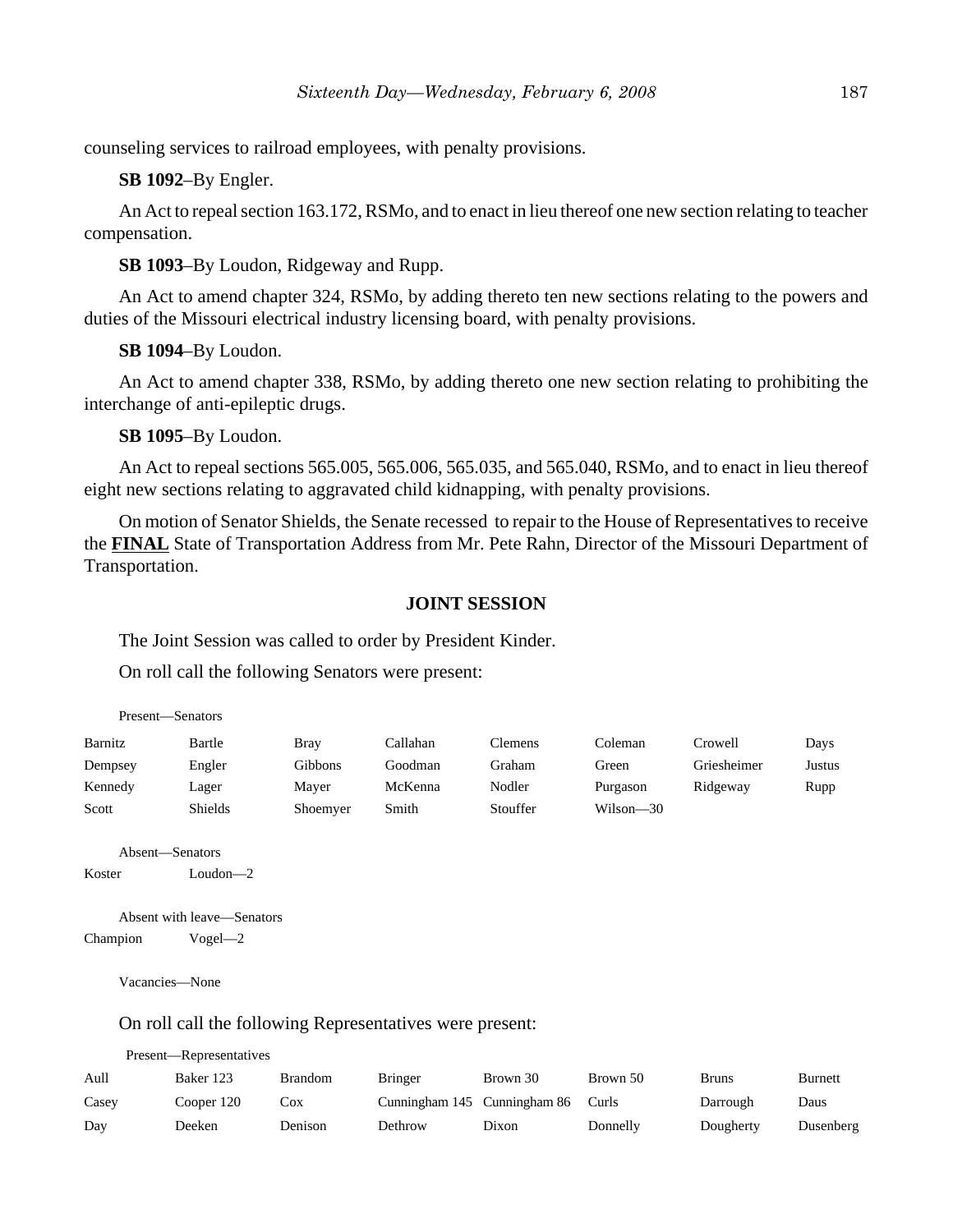#### 188 *Journal of the Senate*

| Emery                                        | Ervin         | Faith          | Fallert         | Fares           | Fisher     | Flook      | Frame        |  |
|----------------------------------------------|---------------|----------------|-----------------|-----------------|------------|------------|--------------|--|
| Franz                                        | Funderburk    | George         | Guest           | Harris 110      | Haywood    | Hodges     | Holsman      |  |
| Hoskins                                      | Hubbard       | Hughes         | Johnson         | Kelly           | Kingery    | Komo       | Kraus        |  |
| Kuessner                                     | Lampe         | LeVota         | Liese           | Lipke           | Loehner    | Low 39     | Marsh        |  |
| May                                          | McGhee        | <b>Meadows</b> | Meiners         | Moore           | Munzlinger | Muschany   | Nance        |  |
| Nasheed                                      | <b>Nieves</b> | Nolte          | Norr            | Onder           | Oxford     | Page       | Parson       |  |
| Pearce                                       | Pollock       | Portwood       | Pratt           | Ouinn 7         | Ouinn 9    | Richard    | Robb         |  |
| Robinson                                     | Roorda        | Rucker         | Ruestman        | Ruzicka         | Salva      | Sander     | Sater        |  |
| Scavuzzo                                     | Schaaf        | Schad          | Scharnhorst     | Schieffer       | Schlottach | Schoeller  | Schoemehl    |  |
| Self                                         | Shively       | Silvey         | <b>Skaggs</b>   | Smith 14        | Smith 150  | Spreng     | Stevenson    |  |
| St. Onge                                     | Storch        | Stream         | Swinger         | Thomson         | Threlkeld  | Tilley     | Todd         |  |
| Viebrock                                     | Villa         | Vogt           | Wallace         | Walsh           | Walton     | Wasson     | Wells        |  |
| Weter                                        | Whorton       | Wilson 119     | Wilson 130      | Witte           | Wood       | Wright 159 | Wright-Jones |  |
| Yaeger                                       | Yates         | Young          | $Zimmerman-132$ |                 |            |            |              |  |
| Absent and Absent with Leave—Representatives |               |                |                 |                 |            |            |              |  |
| Avery                                        | Baker 25      | <b>B</b> ivens | Bland           | Chappelle-Nadal | Cooper 155 | Corcoran   | Davis        |  |
| El-Amin                                      | Grill         | Grisemore      | Harris 23       | Hobbs           | Hunter     | Icet       | Jones 89     |  |
| Jones 117                                    | Lembke        | Lowe 44        | McClanahan      | Schneider       | Sutherland | Talboy     | Wildberger   |  |

Zweifel Mr. Speaker—26

Vacancies—5

The Director of Transportation, Pete Rahn, assumed the dais and delivered the State of Transportation Address to the Joint Assembly:

#### **Pete Rahn State of Transportation Address February 6, 2008**

Lt. Governor, Mr. Speaker, Mr. President Pro Tem, Distinguished State Officials, Members of the 94th General Assembly, Members of the Missouri Highways and Transportation Commission and Citizens of Missouri:

The road to credibility is a long one. The road to discredit is not. Credibility takes a long time to build, but it can be torn down in a matter of seconds.

The road to credibility is paved with openness and honesty; dedication and hard work; success and commitments met; an innovative spirit and efficient approaches. This journey takes years to travel.

Discredit can come from one misstep. One poor decision. One catastrophic event handled poorly. It is less a journey than a trap door that sends an organization's reputation plummeting.

In 2003, many Missourians including the General Assembly believed that the trap door had fallen out from under the Missouri Department of Transportation. That is when this speech was created to increase our accountability.

A law requiring the director of MoDOT to report annually from this dais mandated a level of scrutiny, a level of accountability never before applied to a state agency. We have taken this responsibility seriously and have endeavored to present an enlightening report each year.

The first address was given in 2004 with a promise that a new day had dawned at MoDOT. In 2005, I reiterated that pledge and further promised that we would be a model for what today's state government should be - efficient, streamlined, forward thinking, results-driven and customeroriented.

We have worked hard to become that kind of agency. Our focus has been on delivering results. Rebuilding trust. Demonstrating to you that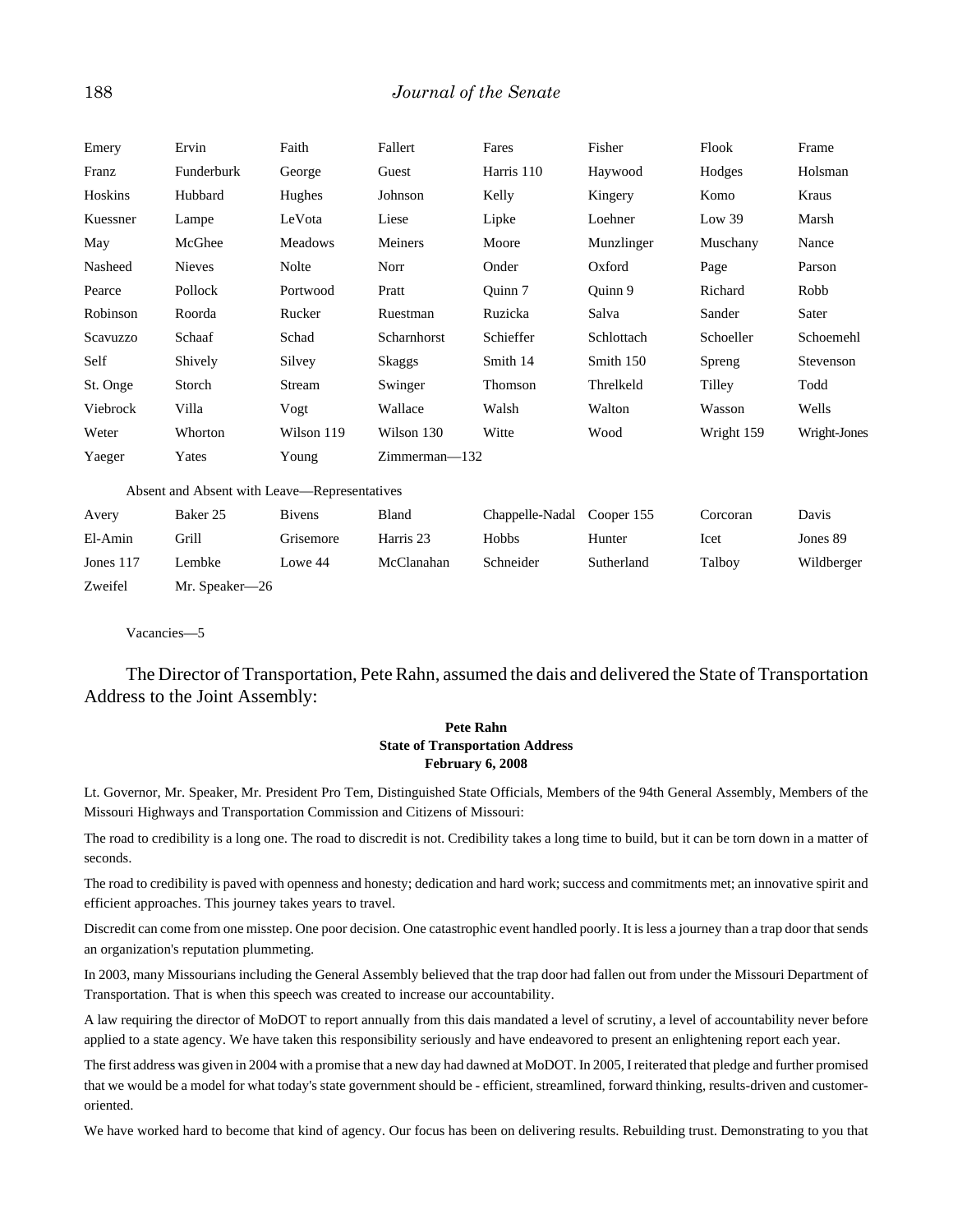we are an organization worthy of your support. Each year, during this address, I have reported to you regarding our progress toward these goals. Our progress along the road to credibility.

The State of Transportation Address was created five years ago with a five-year sunset clause. Dramatic improvement was expected or the General Assembly could extend this accountability measure beyond five years. With that in mind, I am proud to say this is the fifth and final State of Transportation Address!

I believe the elimination of this speech sends a clear signal that MoDOT has regained its footing and your trust. Five years ago we faced uncertainty, but today there is no doubt - we've come a long way in a short time. A long way down the road to credibility.

Today, I am happy to report that we have reached our destination. Perceptions have changed and it is now a reality -- the state of transportation in Missouri is strong and the state of your department of transportation is even stronger. We have regained our credibility and then some. The proof is in the results. Just look how far we have come.

The result that motivates us everyday is the safety of our citizens. We have gone from a state where an obscene number of our family, friends and neighbors were dying on our roadways to a state that leads the nation in reducing traffic fatalities.

In 2006, there were 868 fewer deaths on America's roadways. Missouri accounted for 161 of those lives saved. That means that a state that makes up less than 2 percent of the nation's population accounted for 19 percent of lives saved on America's roads. We led the nation in lives saved. That is proof of how far we've come.

In 2007, the great news continued. Together with the Highway Patrol, the Missouri Coalition for Roadway Safety and highway safety advocates throughout our state, we experienced 118 fewer deaths on our roads.

That reduction in fatalities put us below 1,000 for the first time since 1993, which met the goal of the Coalition for Roadway Safety a full year early.

Our work, however, is not finished. We have come a long way in reducing deaths on our roadways. We could have saved even more lives with a primary safety belt law - 90 more lives this last year alone.

Additionally, while highway fatalities are down overall, deaths among motorcyclists are up. We must have a renewed focus on motorcycle safety and I urge you to never add to these deaths by repealing Missouri's helmet law.

We must also ensure that law enforcement officers have the tools they need to help keep our roads safe. I commend Sen. Ryan McKenna for proposing a dedicated revenue stream for the Highway Patrol that will mean more funding for law enforcement and more lives saved on Missouri's roadways.

We have come a long way decreasing fatalities and part of the reason is that Missouri's roads have gotten smoother and safer -- soon.

In 2006, we delivered 2,200 miles of smoother, safer roads a full year ahead of schedule. We are now building on that success with our Better Roads, Brighter Future initiative which will result in 5,600 miles of major roads with smooth pavement; brighter, wider striping; larger signs; rumble stripes; and, in most cases, a minimum four-foot paved shoulder all by 2012.

With just one year of Better Roads, Brighter Future completed, 78 percent of our major roads are now in good condition as compared to 44 percent just five years ago. That is progress that benefits all of us. That is an example of how far we've come.

The vast improvement of our highway system has gained national attention. The respected Reason Foundation released a report in 2007 analyzing the overall performance of every state's highway system.

Missouri climbed from 39th to 17th between 2000 and 2005 including an eleven-spot jump from 2004 to 2005 - the second biggest improvement in the country. And that was prior to the full effects of the Smooth Roads Initiative or any of the positive improvements through Better Roads, Brighter Future, which will undoubtedly move us up the rankings in future years.

The Reason Report also cited MoDOT's low administrative costs, making up only two percent of our budget, as playing a key role in the performance of our highway system. Missouri was listed as having the third lowest administrative costs per mile of any state in the nation. Our performance is being recognized nationally and is improving everyday. That is proof of how far we've come!

We are delivering significant results for the people of Missouri and we are saving them significant money while we do it.

Construction contracts awarded in Fiscal Year 2007 came in 7.4 percent under budget. That was a 90 million dollar savings - 90 million dollars more for road and bridge improvements. For Fiscal Year 2008, so far we are at 114 million dollars or 14 percent under budget.

Additionally, all projects in our five-year plan that were sped up due to Amendment 3 funding have been awarded to a contractor. With 100 percent of these projects under contract, we came in at four percent under budget. That is even more savings for even more highway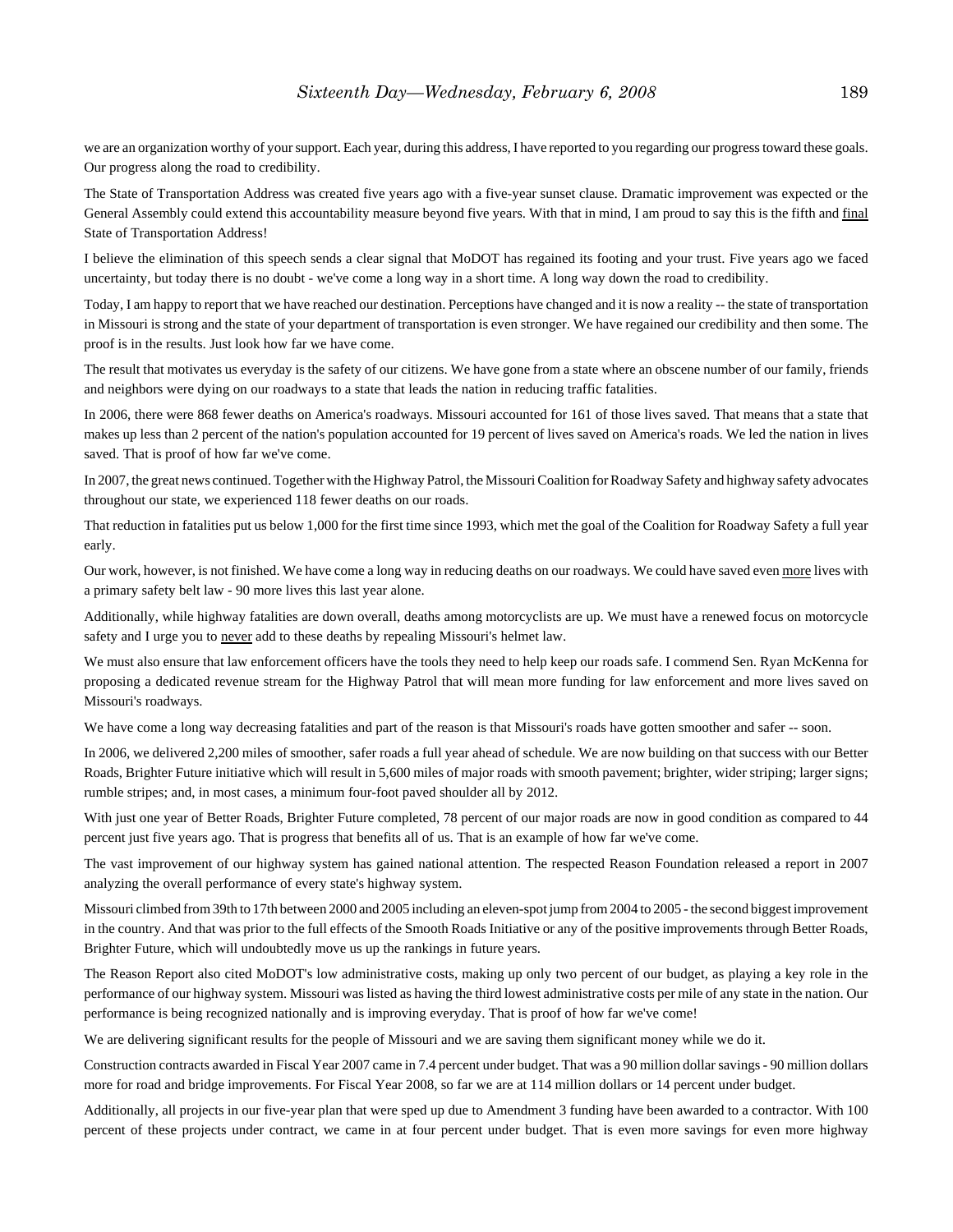improvements. That is an example of how far we've come!

But, construction is not the only place we are saving money. We have reduced workers compensation costs seven million dollars. That savings comes from an unwavering emphasis on worker safety that delivered a 69 percent reduction in lost work days, which also means MoDOT employees are more productive and are accomplishing more for Missourians.

By reducing costs. By spending taxpayer money wisely. We are getting the best value for every dollar spent and we are able to think big when it comes to delivering transportation "wow" to the people of Missouri.

 "Wow" was not the word that passed the lips of people in St. Louis when they found out we would be closing separate five-mile sections of Interstate 64 each of the next two years. I can't repeat many of those words here.

We closed the first five miles in the heart of the St. Louis region on January 2. Prior to the closure, headlines screamed predictions like "Apocalypse Now!" and "Traffic Nightmare!"

We, along with Gateway Contractors, St. Louis County, the city of St. Louis and the Highway Patrol, did everything in our power to keep those prophecies from becoming realities. We also provided a three million dollar incentive to Metro to increase ridership.

The people listened and, to their credit, the headlines immediately after the closure read "So far, so good," "Region's traffic nightmare a noshow," "Preparation Pays Off," and "Closure Off to Smooth Start." Commuters have adjusted their habits and have helped the region avoid its predicted traffic nightmare.

I particularly appreciated a letter from Representative Scott Muschany in which he states, "The smoothness of the entire project to date is a great testimony to your department's planning and regional leadership. The old MoDOT could not have pulled this off five years ago."

To further demonstrate the success of the project, the presidents' of Civic Progress, the Regional Chamber and Growth Association and the Regional Business Council jointly said in a letter "We look forward to more projects designed and managed by MoDOT, working together in making the region a more attractive place for business and continually improving economic opportunity and prosperity."

In 2010, St. Louis will enjoy ten miles of new, smooth pavement; 30 new, safer and more attractive bridges; and a new, safer high-speed interchange at Interstate 170. All of these improvements will be completed in three years instead of seven. That is real progress in our largest Metropolitan area. That is the biggest highway project in Missouri history. That shows how far we've come!

While the predicted crisis on I-64 didn't happen, we did have to respond to a real crisis right here in Jefferson City on November 27, 2007. We knew we had to act fast when an 8,000-gallon fuel tanker overturned and exploded on Highway 54 causing extensive damage to the Jefferson Street Overpass.

Within days, a complete replacement of the overpass was under contract. Working through snow, ice and extremely cold weather MoDOT employees and contractor Pace Construction tore down, rebuilt and reopened the overpass in just 37 days. Normally, this project would have taken months under the best conditions. That shows what we can do. That shows how far we've come!

The I-64 and Jefferson Street Overpass Teams are here today. Lesley Hoffarth and Tom Blair of MoDOT, Charlie Dooley and Garry Earls from St. Louis County, Captain Ron Johnson of the Highway Patrol and Ray Friem from Metro, as well as the Jefferson Street Overpass Team of Christopher Graham, Bryan Hartnagel and Jay Bestgen are in the gallery. I ask that they all stand and be recognized.

Bridges were certainly a major concern for motorists in 2007. The collapse of the Interstate 35 Bridge in Minneapolis directed renewed attention to the need for reliable transportation infrastructure and, particularly, bridge safety. We acted immediately to inspect all bridges similar in design to the one in Minnesota and to ensure their safety.

It is imperative, though, that we take major action to address a vast number of bridges quickly. With over 10,000 bridges, Missouri has the seventh most of any state in the union. We face a crisis as more than 1,000 are structurally in serious condition. Many are one step away from being closed.

That is why we initiated our Safe and Sound Bridge Improvement Program. 802 of our worst bridges will be repaired or replaced by 2013. I thank Gov. Blunt for calling a special session and the General Assembly for passing legislation to make sure this vital initiative moves forward.

In the aftermath of the Minneapolis bridge collapse, the nation was looking for answers and many eyes turned to the Show-Me State. Headlines nationally and internationally pointed to Missouri's innovative Safe and Sound Bridge initiative as a possible model for the entire nation.

Members of Congress took note and are watching our progress closely to see how it can be applied elsewhere. Even the Secretary of the United States Department of Transportation Mary Peters said that the Safe and Sound Bridge Program is "….attracting national attention for its especially creative approach…."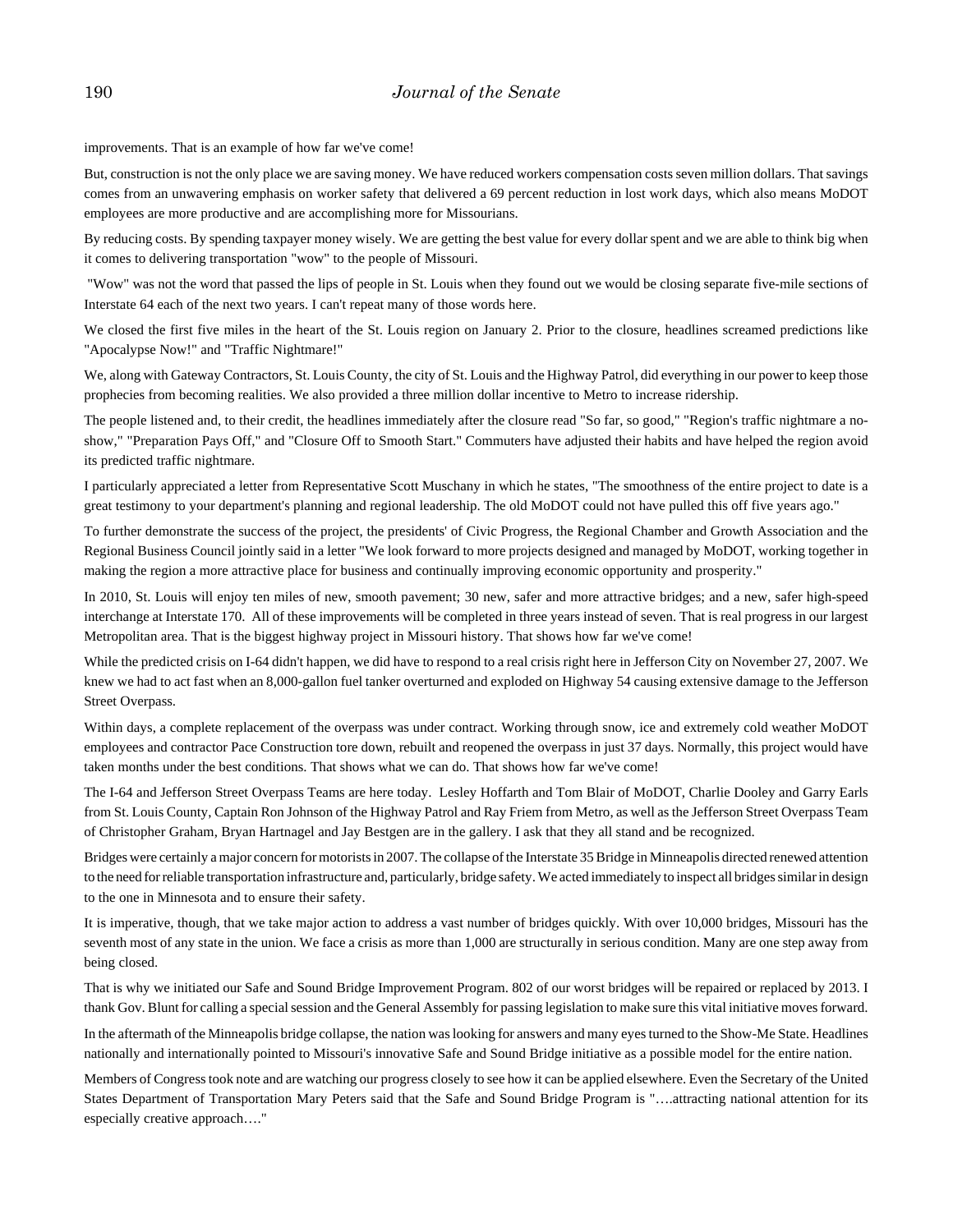As of today, we are in the final stages of negotiations with Missouri Bridge Partners trying to bring this program to fruition.

While Safe and Sound will fix more than 800 bridges, it will not address our large river bridges that span more than 1,000 feet. I am pleased, however, that the Paseo Bridge in Kansas City will soon be replaced with a landmark structure. In November 2007, we awarded a contract that will lessen traffic congestion and increase mobility while adding an iconic bridge to the city's skyline.

The I-29 and I-35 connector project, known as kcICON, will result in safer, more convenient travel and a beautiful bridge that will be a Kansas City landmark for many decades to come.

This was also a landmark project because of the level of community involvement in its design. A 12-member citizen's advisory panel spent untold hours volunteering their time to choose a bridge that would add a dramatic architectural marvel to the city's skyline. They were given unprecedented access and input and their decision was final. That is a first in our nation. The result will be a bridge of which all Missourians can be proud. A bridge that shows how far we've come!

I am also pleased to report that Missouri and Illinois are in almost daily contact regarding another critical bridge project, the New Mississippi River Bridge in St. Louis. I remain hopeful that an agreement can be reached soon to move this project forward.

Unfortunately, there are many more major river bridges in Missouri that need to be replaced or repaired. In fact, we have more than any other state and more than 25 states combined.

To replace all the large bridges that need to be fixed would cost seven billion dollars. To make sure they are at least in satisfactory condition would cost 300 to 500 million dollars over 10 years. Either way we don't have the money.

Which brings me to another important topic. What would a State of Transportation Address be without a discussion of funding? It wouldn't be this one.

The perfect storm continues to brew on the transportation horizon. Three major factors are stirring up gale force winds that are coming on like a freight train set to arrive in 2010.

At that time, Amendment 3 bond money will be used up. We have been able to make great improvements to our highways and bridges quickly because of voter mandated bonding, but the proceeds dry up and future Amendment 3 revenues will go to repay the bonds.

On the federal front, money for highways is set to plummet unless Congress takes bold steps to prevent the tumble. In 2010, we will likely go from a 43 billion dollar federal highway program to a 25 billion dollar one -- a forty percent drop.

While we produce projects of great value through radical cost controls and budget management, the fact is our dollars are buying fewer projects overall because of rising costs for the materials that go into our roads and bridges.

For example, since 1997 state revenue for roads and bridges has grown 36 percent. At the same time, asphalt prices rose 97 percent - almost three times as much. Concrete has risen 48 percent. Steel has increased 57 percent. And, fuel to mow right of ways and move dirt has increased an incredible 204 percent.

In 2010, these factors converge and the bottom drops out of Missouri's transportation funding. We go from a 1.2 billion dollar construction program in 2005 to a 569 million dollar one. From the largest highway-building program in Missouri history to one where we will struggle to maintain roads. We will go from an improving highway system to one that is deteriorating.

And while I would love to stand here and expound on all the great achievements we have had making our other modes of transportation better, funding for those vital services has never been adequate. It is showing.

Ridership on Amtrak is growing in every state - except Missouri. Infrequent trips. Consistent delays of two hours or more. Passengers having to ride buses. It is little wonder Missourians are not flocking to Amtrak.

We have a plan to address Amtrak. It starts with allocating an additional 10 million dollars in funding to add tracks and install electronic on time messaging at stations across the state. I urge your support for this package. We must keep passenger rail viable in Missouri.

At the same time, I commend Gov. Blunt for proposing a four million dollar increase in funding for ports. Missouri is blessed with an abundance of waterways. It is imperative we invest more in this underused freight movement and transportation mode. We must see similar investment in aviation, public transit and bike and pedestrian facilities.

I am very concerned that the investments made in transportation by our grandparents that have given us unprecedented mobility and prosperity are not being made by our generation. Our children and grandchildren will not enjoy the same economic advantages and quality of life because of our refusal to pass along a comparable legacy.

Clearly, our transportation needs are great. The people of Missouri have identified 37 billion dollars in transportation priorities over the next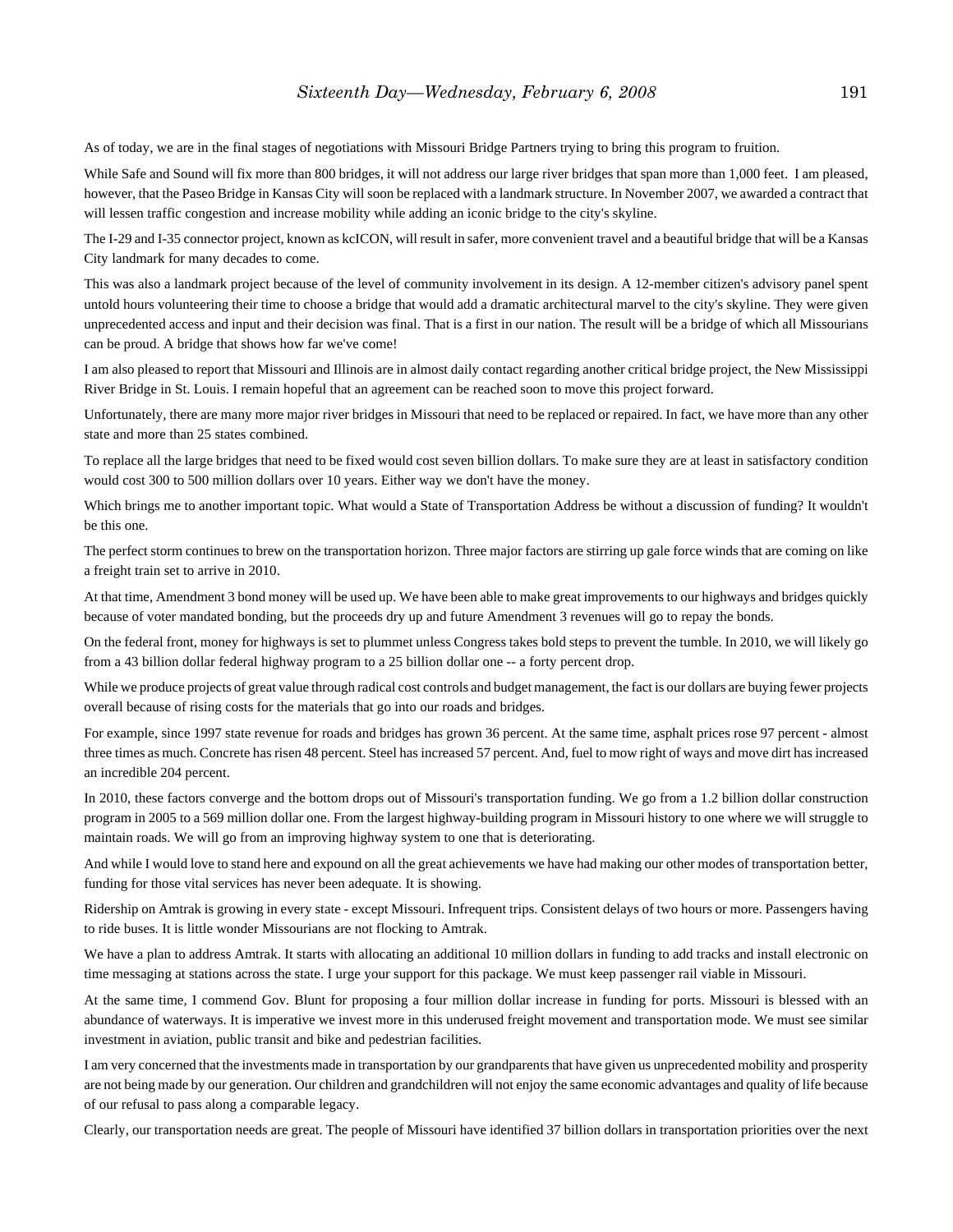20 years. We project only 19 billion dollars in funding. That means an 18 billion dollar gap, not including inflation, between our needs and our ability to meet them. While the public has filet mignon expectations, MoDOT has Filet O' Fish funding.

I am encouraged that the discussion of transportation funding is ongoing and vibrant. More and more policy makers and key public opinion leaders are expressing concern about our looming funding crisis. They are exploring options for keeping us from going over the cliff.

Sen. Bill Stouffer and Rep. Neal St. Onge deserve credit for putting forward proposals that would dramatically increase funding for transportation. They are also leading efforts to educate the public about this dire situation.

Other innovative proposals have been put forth such as Sen. John Loudon's legislation to dedicate a portion of the growth in general revenue to transportation. Meanwhile, Sen. Matt Bartle continues to promote tolls as another tool to pay for needed highway improvements. I commend their leadership.

The discussion of funding must also include public private partnerships. Private sector investment in public sector improvements is a fact of life in today's global economy. I appreciate that Representative Charlie Schlottach has recognized that fact and is seeking to make public private partnerships a more readily available option for funding vital transportation projects.

The needs that directly impact our state's economic competitiveness are not going away. Our two busiest interstates, I-70 and I-44, are overcrowded and that congestion is growing everyday. They also have been stretched beyond their limits. The seven billion dollars necessary to completely rebuild and expand them -- with dedicated truck lanes to separate 18-wheelers from family sedans-- is a monetary illusion as we stand today.

What isn't an illusion is that climate change is an issue we must address. Discussions about transportation from here on out will include greater emphasis on environmentally sensitive approaches and solutions.

MoDOT is doing its part to be a greener organization and to protect the environment. We are using recycled roof shingles, tires and other materials in our pavement. In 2007, MoDOT used more than three million tons of asphalt containing recycled material on 1,020 miles of highway. Our efforts earned us the State Recycling Award last year.

At the same time, our entire vehicle fleet uses E-85 ethanol fuel and we use more biodiesel than all other state agencies combined. Plus, we are the first government agency in the nation to use hybrid bucket trucks. We are dedicated to being good stewards of the environment and we know that projects like the reconstruction of I-70 and I-44 must have a significant green focus.

There is no question environmental issues will play a large role in the reconstruction of these two interstates. There is, however, a question about how we will reconstruct them and the answer is more funding.

But, why should you trust us with more money? Because we have come a long way in just five years and we have shown you the results.

During my first address to the General Assembly, I made a lot of bold statements about how MoDOT would improve dramatically and as a result so would Missouri's transportation system.

I also said that I understood this is the Show-Me State and that we would have to show you the results. At that point, Speaker Rod Jetton started clapping verifying that we would indeed have to show him.

I would like to read you a quote from last December. "I gave MoDOT a hard time when it didn't perform well, and I feel I should brag on MoDOT now that it has things fixed. I am proud of MoDOT and the job it is doing. Seven years ago I never thought I would be able to say that. I can tell you it's great for Missouri. It's great for our economy. And, most importantly, it's great for our families."

I think you know where I'm going with this. The person who said that is Speaker Rod Jetton. We showed the speaker results and we are showing all Missourians results. That shows how far we've come!

The Show-me state is seeing results. We have installed median guard cables on I-70, I-44 and other interstates virtually eliminating cross over fatalities. We have expanded customer service to where you can reach a live person at MoDOT 24 hours a day, seven days a week, 365 days a year. We have reduced roadway fatalities by 23 percent in two years. We have gone from the third worst highway system in the country to an estimated ninth best.

We have come in under budget on 5.7 billion dollars in highway construction since 2003. And, we have saved 500 million dollars through Practical Design, which delivers highway improvements without unnecessary frills.

Secretary of Transportation Mary Peters has said that "The Show-Me State is showing America how to deliver highway projects on budget and on schedule, and even ahead of schedule."

We are showing the nation and we are showing Missourians how far we've come. Customer satisfaction in MoDOT has climbed dramatically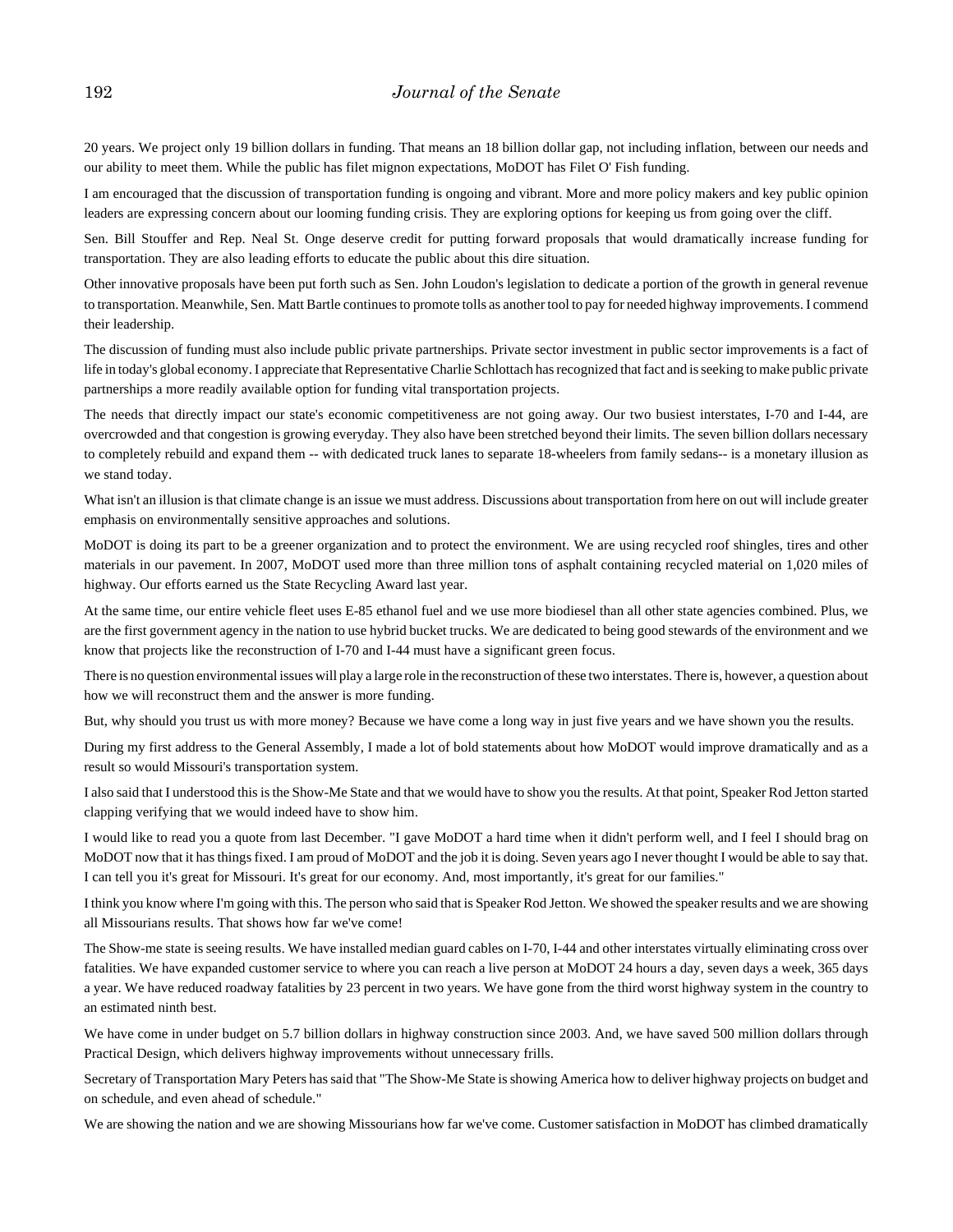since 1999. 79 percent of Missourians say they think MoDOT is credible and worthy of their trust. That shows how far we've come!

We have come a long way in a short time. We are saving lives. We are making highways smoother. We are saving taxpayers' money. We are involving and listening to citizens. We have regained the trust of the people of this state.

Our remarkable turnaround has been noticed nationally and in our state. In November of last year, MoDOT won the prestigious Missouri Quality Award. We went through a rigorous review and emerged with an award that recognizes innovation, leadership, customer service, efficiency and that confirms we are a high performing organization on par with past winners like Boeing, Anheuser-Busch and Sprint. Winning the Missouri Quality Award demonstrates how far we've come!

We have come a long way, but we know success is not a destination -- it is a journey. And, the only way we succeed is together. For MoDOT's part, we remain committed to our mission of "Providing a world-class transportation experience that delights our customers and promotes a prosperous Missouri."

I bring this final address to a close, however, with a statement I made in 2005. We have shown you amazing progress. But, you ain't seen nothin' yet!

Thank you and may God bless your travels.

On motion of Senator Shields, the Joint Session was dissolved and the Senators returned to the Chamber where they were called to order by Senator Engler.

### **RESOLUTIONS**

Senator Engler offered Senate Resolution No. 1749, regarding the death of Leslie "Sonny" Duncan, Jr., Festus, which was adopted.

On behalf of Senator Vogel, Senator Shields offered Senate Resolution No. 1750, regarding Judge Patricia S. Joyce, Jefferson City, which was adopted.

On behalf of Senator Vogel, Senator Shields offered Senate Resolution No. 1751, regarding Matthew Kays Clardy, which was adopted.

## **SECOND READING OF SENATE BILLS**

The following Bills were read the 2nd time and referred to the Committees indicated:

**SB 1072**—Education.

**SB 1073**—Ways and Means.

**SB 1074**—Judiciary and Civil and Criminal Jurisprudence.

**SB 1075**—Judiciary and Civil and Criminal Jurisprudence.

**SB 1076**—Judiciary and Civil and Criminal Jurisprudence.

**SB 1077**—Small Business, Insurance and Industrial Relations.

**SB 1078**—Education.

**SB 1079**—Pensions, Veterans' Affairs and General Laws.

**SB 1080**—Commerce, Energy and the Environment.

**SB 1081**—Health and Mental Health.

**SB 1082**—Financial and Governmental Organizations and Elections.

**SB 1083**—Financial and Governmental Organizations and Elections.

**SB 1084**—Education.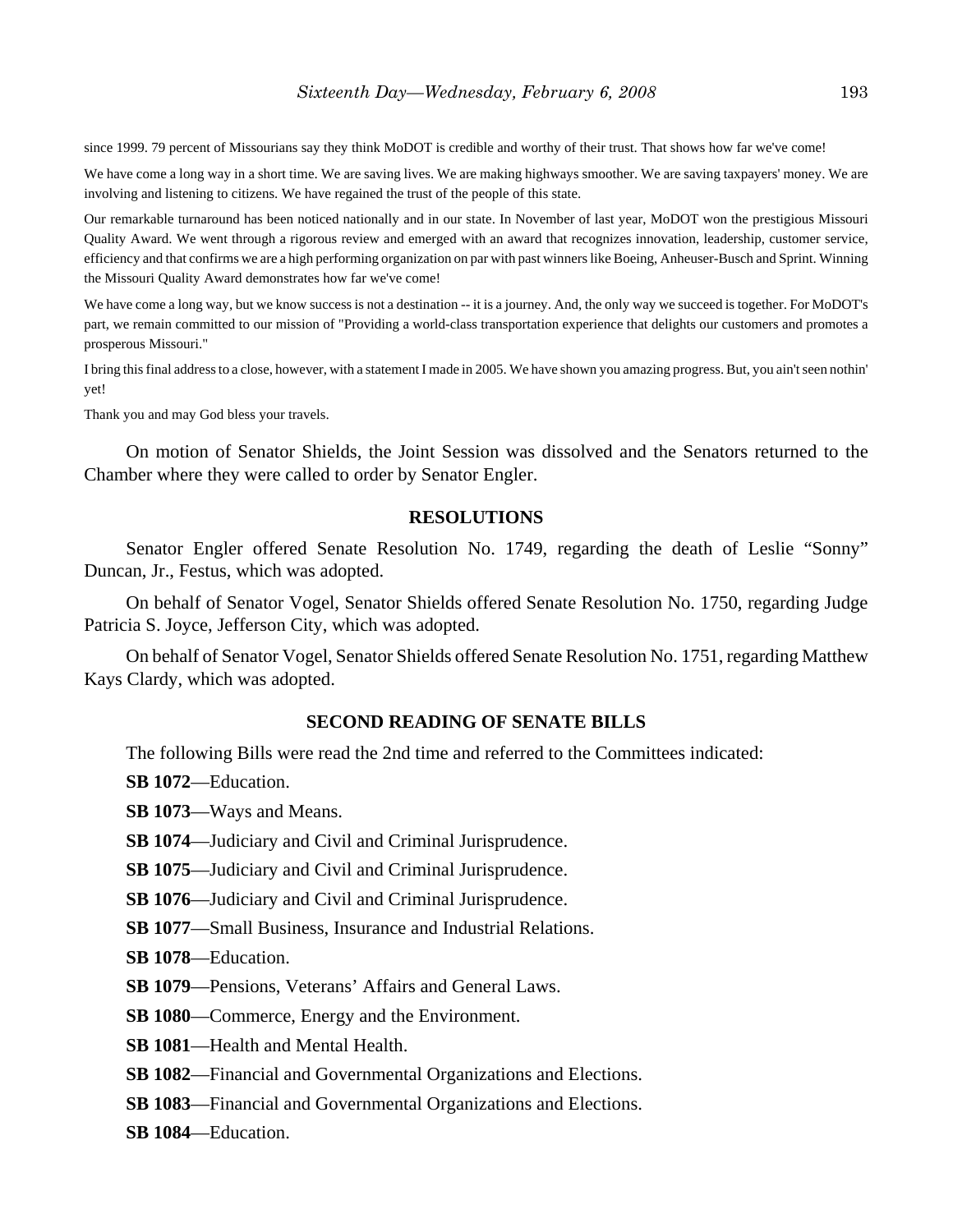**SB 1085**—Education.

**SB 1086**—Education.

**SB 1087**—Education.

**SB 1088**—Agriculture, Conservation, Parks and Natural Resources.

## **COMMUNICATIONS**

Senator Shields submitted the following:

February 5, 2008 Ms. Terry Spieler Secretary of the Senate State Capitol, Office 325 Jefferson City, MO 65101 Dear Ms. Spieler:

The Rules, Joint Rules, Resolutions and Ethics Committee has previously approved the 94th General Assembly's Senate Minority Caucus. Please add the following member to the caucus:

• Senator Chris Koster

Sincerely, /s/ Charlie Shields Charlie Shields

## **INTRODUCTIONS OF GUESTS**

Senator Clemens introduced to the Senate, the Physician of the Day, Dr. John Lilly, M.D., Willard.

Senator Shoemyer introduced to the Senate, Paula Gough, Dave Silvester and Jennifer Henson, Hannibal; Ervin Fackler, Lincoln County; and Robin Fitzgerald, Perry.

Senator Shoemyer introduced to the Senate, Sujit Chembukkar and Philip Gilmor, Amy Goodwin, Casey Milburg, JoEllen Flanagan, Phil Raine, Slavina Stoyanova and Corey Lewis, Truman State University, Kirksville.

Senator Gribbons introduced to the Senate, Major Lonneal Richardson, Jim Hoffmeister, Ed MacAlmon, Lt. Colonel Ted Dalberg, Judge Harold Lowenstein, Tom Bennett and Alex Wendel, members of the Salvation Army Missouri Regional Leadership Council.

# SENATE CALENDAR \_\_\_\_\_\_

# SEVENTEENTH DAY–THURSDAY, FEBRUARY 7, 2008 \_\_\_\_\_\_

## FORMAL CALENDAR

## SECOND READING OF SENATE BILLS

SB 1089-Justus SB 1090-Bray